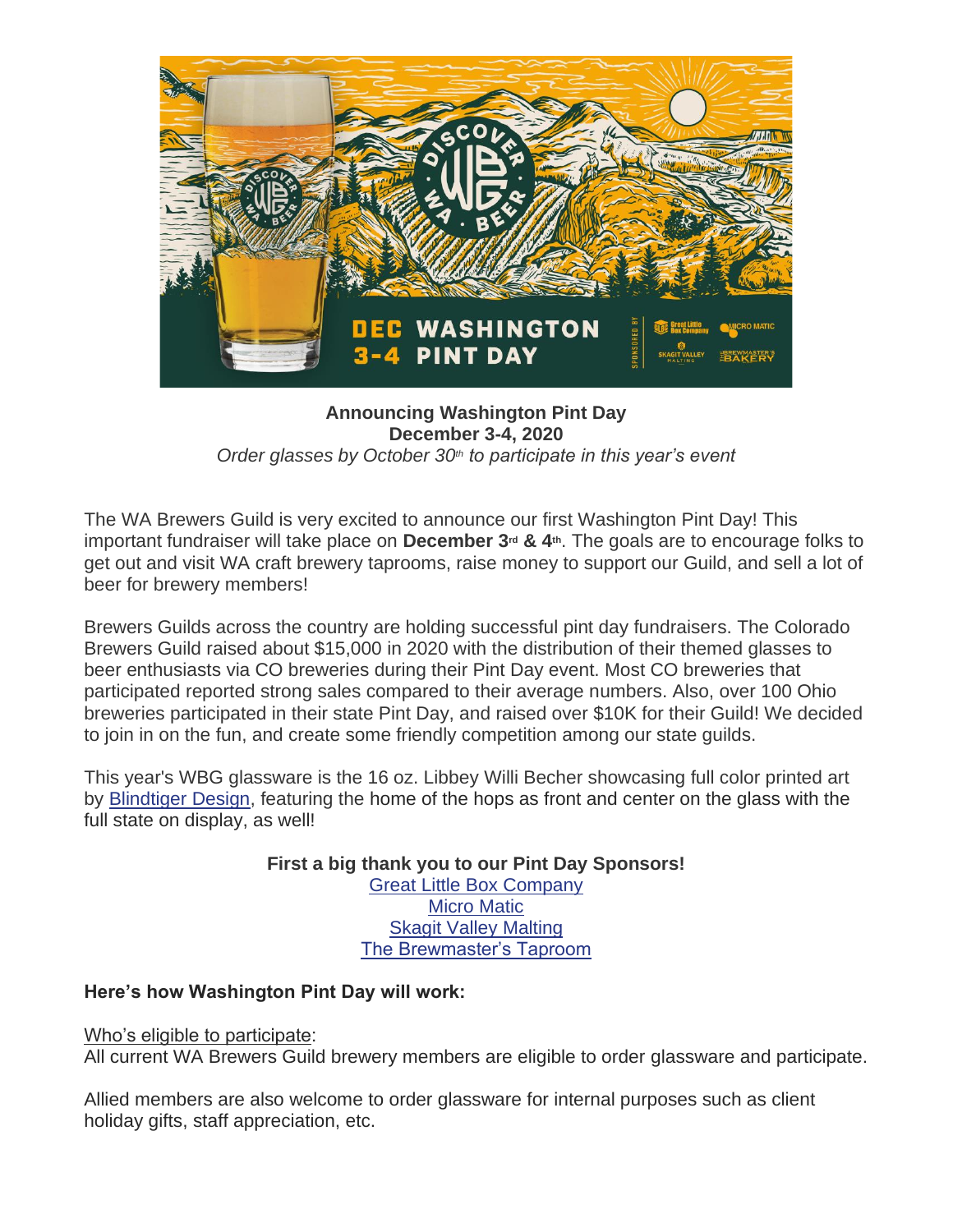Cost:

Glasses are \$2.80 each + Shipping. \$1 from each glass sold will be donated to WBG. (Grandstand will cut one check to WBG, after glassware orders are finalized.) *Deadline to order glassware is October 30th*

How to order: We're partnering with [Grandstand t](https://egrandstand.com/)o coordinate ordering and shipping. Email Billy Long at **[billyl@egrandstand.com](mailto:billyl@egrandstand.com)** (**D: (**785) 312-5304 **TF: (**800) 767-8951), to place your order with either your existing Grandstand account or a credit card. Make sure to include your quantity, if you are splitting the order with another brewery, and if you would like it shipped to one of the bulk shipping locations (see info below).

Minimum order amount: is 72, but you can order as many as you like. All will be ordered/shipped by the case. *Beyond the minimum, glasses can be ordered in increments of 24***. We hear that most breweries run out quickly! Please order appropriately as we will not be able to supplement orders, if you run out.**

Split order option*:* If you feel 72 is too many for you, consider reaching out to a fellow WBG brewer and see if they would like to split an order. These split orders will need to be made under one brewery name, and the breweries will divide the glassware/shipping cost among the breweries themselves.

Bulk shipping option: To save on shipping costs, a few breweries have agreed to act as a central shipping hub and receive bulk shipment of glasses for other brewers in the area who will also participate in Pint Day. We appreciate our members donating their time and space to this effort!

Bulk Shipping Locations: -Bale Breaker Brewing (Yakima) -Brothers Cascadia Brewing (Vancouver) -Iron Goat Brewing (Spokane) -Kulshan Brewing (Bellingham/Skagit) -Stoup Brewing (Seattle)

*\*If you would like your glasses to be shipped to any of the above locations, just let Billy with Grandstand know when you place your order.* 

WBG event promotion: This event will be promoted on social media, and all participating breweries will be listed on the WBG WA Pint Day event page at [washingtonbrewersguild.org](https://www.washingtonbrewersguild.org/) . If you are splitting an order, please let us know, so that we can make sure your brewery name is listed online as a Pint Day participant.

Social media kit for brewery Pint Day promotion: WBG will be providing a WA Pint Day social media asset kit link for participating breweries to promote the event and drive traffic to the brewery. The asset kit link will be available for emailing to participating breweries on November 2nd.

Suggested retail pricing: Breweries decide their own specials - ex: \$10 for a fill and the glass, free glass with any to-go purchase over \$10... whatever you want to do! Please choose what will work best for your brewery.